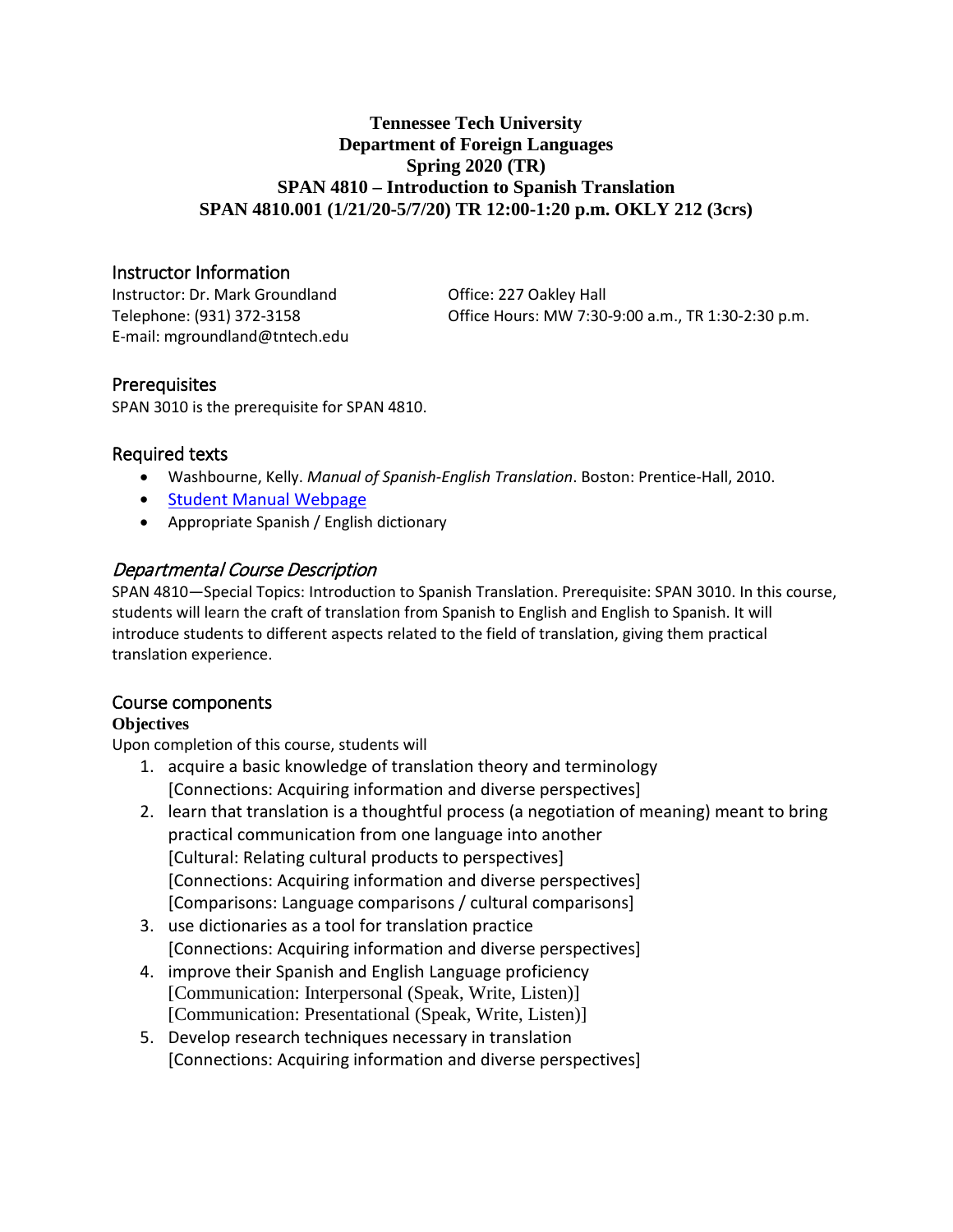#### **Course Requirements**

A serious commitment to the study of Spanish translation is expected from each student. Students must promptly complete assignments BEFORE class. Punctuality and speaking Spanish in class are expected and required.

This course is conducted in Spanish, unless when working with English translation.

#### **Methodology and topics**

Students are required to read the assigned pages in the text. The professor will review relevant aspects of the reading and apply them in translation exercises. Hence class discussions, group work, in-class task-based translation are different pedagogical methods employed to optimize student learning.

The topics are found in the Schedule of Assignment section of this syllabus,

#### **Evaluation**

The following grade criteria will be used to determine the final grades for this course: A: 90-100 B: 80-89 C: 70-79 D: 60-69 F: 59 and below

GRADING BREAKDOWN: The course grade will be determined as follows:

(2) Exams = 40% (3) Participation = 12% Homework / pop quizzes: 5% Specialized glossary: 3% (2) Individual translations: 20% (2) Group translations: 20%

Exams: There will be a mid-term and a final exam as marked in the schedule of assignments. These exams will include translations as well as assess student knowledge of translation terminology, issues in translation, and other topics covered in the assigned readings.

Participation: Students will receive a participation grade every day based upon their preparedness and active participation in class. Speaking in English is not acceptable. Unexcused absences count as a 0 for the missed day. The participation grades will be given as shown in the schedule of classes.

Homework / pop quizzes: Some homework will be assigned in class and collected for a grade. Also, pop quizzes will be given to assure that students are reading the assigned pages and learning the material.

Glossary: Students must prepare a specialized glossary of no fewer than 100 terms based on their anticipated future profession.

Individual translations: Students will receive a document to translate a week in advance. These translations must be typed and double-spaced. Furthermore, these translations must be annotated using a pen other than black ink. These annotations will offer explanations of choices made when translating certain words or phrases. These annotations will be evaluated and included in the grading process. Students will not have the opportunity to revise their translations (as this is not common practice in the profession), so they should proofread their work carefully. All translations must be submitted in a timely manner, according to the Schedule of Assignments.